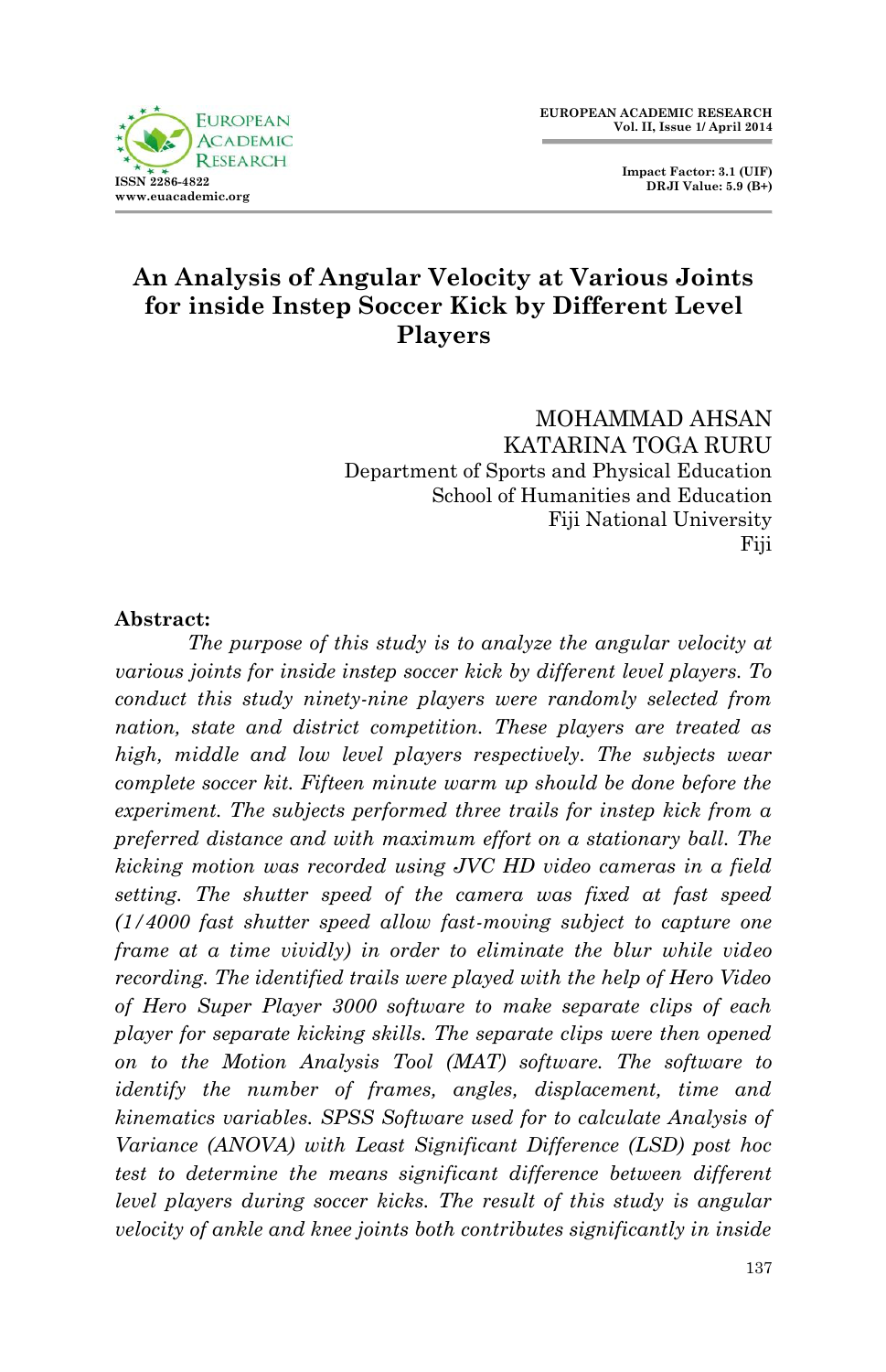*instep kick to cause variation in the ball velocity of all level players. But none of the joint's angular velocity significantly differed to contribute to cause variation in ball velocity.* 

**Key words**: Soccer, Kinematics, Angular Velocity, Inside instep kick

## **Introduction**

Soccer is a fall field sports that is extremely popular in many countries. Young children love to play all version of soccer since it is a fast moving, running, and vigorous game. Soccer players work very hard to keep in shape, and to improve their kick. The uniqueness of using the feet to stop and propel the ball the majority of the time makes the skills difficult to learn as well as interesting, for this reason a great deal of practice is necessary to gain control and accuracy in the use of soccer kick. Most of the players don't know that there is a scientifically correct way of going about doing this. Most researches by means of sports biomechanics on soccer have found some very interesting facts that all soccer players would do well to learn. Science and technology boost all researchers develop around the world in field of sports. The scholars have a number of studies relating performance and advancement of soccer players at every mode of game with used biomechanical analysis skills which it to boost sports excellence. The instep soccer kick is the most widely studied (Lees and Nolan 1998; Nunome et al. 2006; Apriantono et al. 2006). A comprehension of the biomechanics of soccer kicking can support the coaching procedure. Coaching experience, combined with knowledge of a mechanical model of the desired performance, is regarded as essential for a coach to standard performance (Elliott 2001; Lees 2002).

For the inside of the foot kick, the kicking foot is turned outward and the leg is bent at the knee diagonally backward and outward. The inside instep kick has been selected for analysis due to number of researches is less carry out on these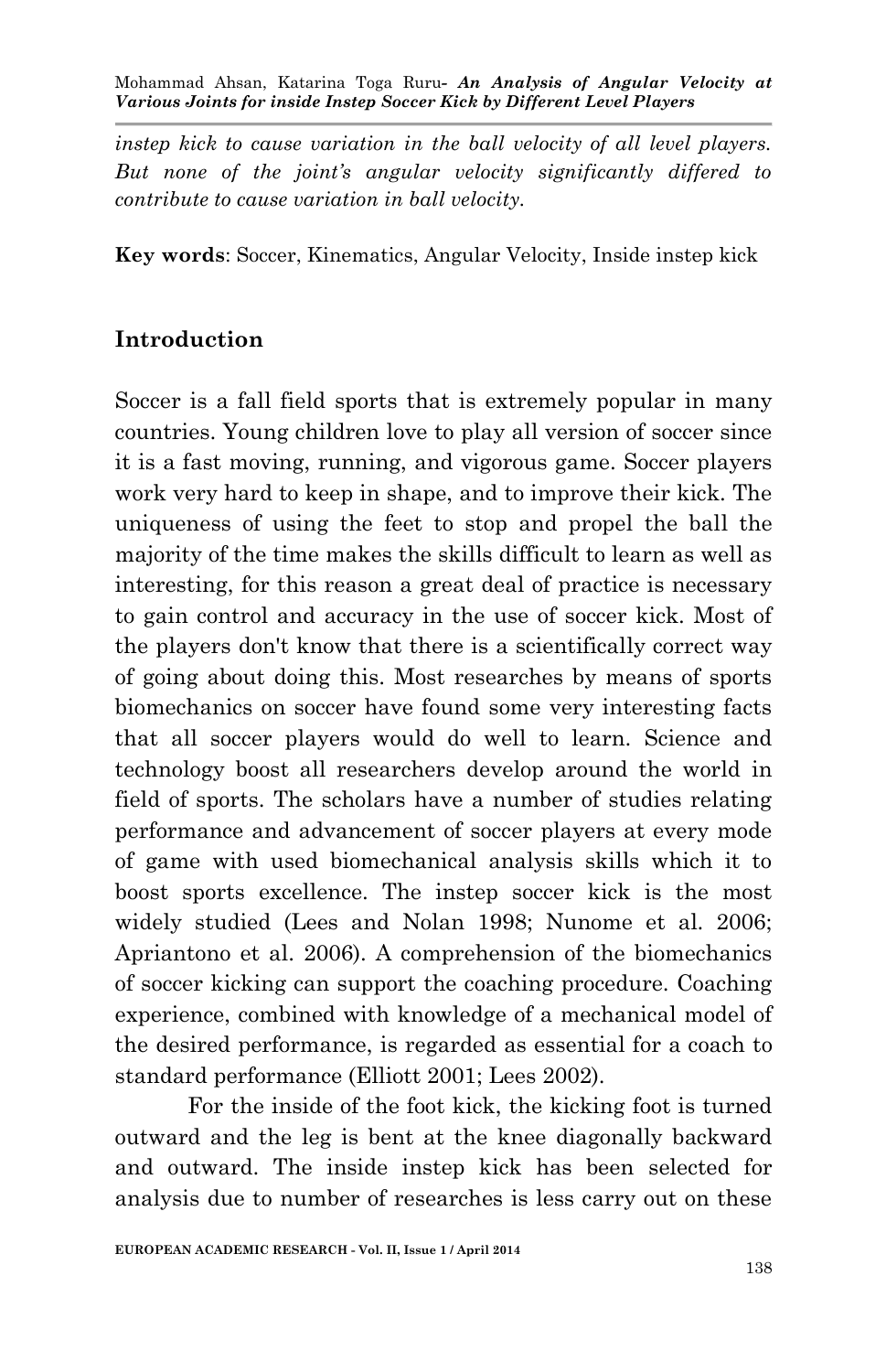areas. Successful kick depends on different factors like angular distance, displacement, speed and velocity of the kick that is well illustrate using biomechanical analysis. Earlier reviews have revealed that biomechanics of soccer movements in-detail (Lees 1996; Lees and Nolan 1998). The (2D) kinematics of the lower limb segments during instep soccer kicks have been previously assessed (Lees 1996; Lees and Nolan 1998). This include analysis of angular distance and angular velocity curves during the kick with the linear kinematics of the different joints. Before the impact of the foot, the speed was higher, the duration of foot-ball contact was shorter and the ball speed was highest. For this, the ball-to-foot speed ratio has been considered as a successful kick (Asami and Nolte 1983; Kellis et al. 2004; Lees and Nolan 1998; Nunome et al. 2006).

## **Material & Methods**

## *Participants*

The ninety nine soccer players from high, medium and low level (Thirty from each group) were selected for this study. All participants were in good health and do not have any injury in the lower extremity. Each participant wore his normal soccer kit and boots.

## *Experimental Protocol*

All participants were pre-selected before the testing date through personal contact. All the selected players had readily agreed and volunteered to act as subject for the study. All participant completed an individual warm up and then. The subject delivered inside instep kicking by using the right leg. The below table show the age, weight and height of the subjects.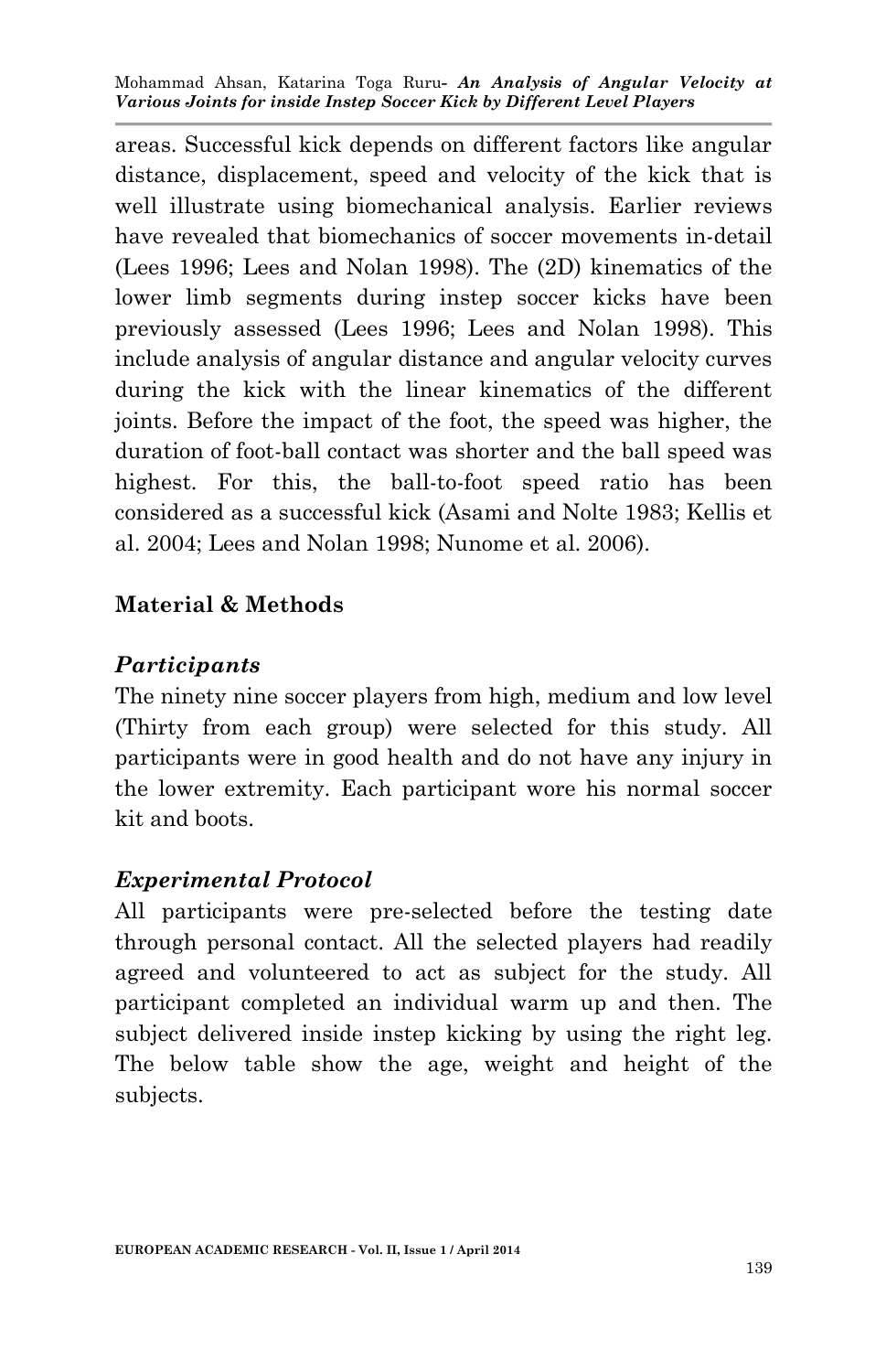| <b>VARIABLE</b> | <b>LEVELS</b> | <b>MEAN</b> |
|-----------------|---------------|-------------|
| AGE (Years)     | <b>HIGH</b>   | 20.48       |
|                 | <b>MEDIUM</b> | 14.09       |
|                 | LOW           | 14.21       |
| WEIGHT (kg.)    | <b>HIGH</b>   | 63.12       |
|                 | <b>MEDIUM</b> | 53.76       |
|                 | LOW           | 49.24       |
| HEIGHT (cm)     | <b>HIGH</b>   | 171.29      |
|                 | <b>MEDIUM</b> | 161.28      |
|                 | LOW           | 164.10      |

#### **The anthropometric data of the subject**

#### **Table 1**

## *Data collection and analysis*

The study was conducted on the field setting. The film recordings were conducted on sunny and clear weather on the soccer ground. Each subject was permitted free approach angle and distance run for the kick. Standard ball (weight 450 grams) was used for all subjects and for the kick. Two cameras would be used for this study. One camera was positioned perpendicular to the sagittal plane and parallel to the mediolateral axis (camera optical axes perpendicular on the sigittal plane) as their kicking leg giving approximately a 90° between their respective optical axes. The camera will focus on the lower limb of the subject when the subject in full swing of kicking foot to get a better outlook. Video footage was captured with JVC Hard Disk video cameras. The cameras were set at sports mode and the sampling rate of the video camera was fifty fields per second. The identified trail were played with the help of Hero Video of Hero Super Player 3000 software to make individual clips of each player for individual kicking skills. The separate clips were then opened on to the Motion Analysis Tool (MAT) software. This software provides to identify the angles, displacement, time and number of frames. Kinematics parameter investigated throughout the kicking motion.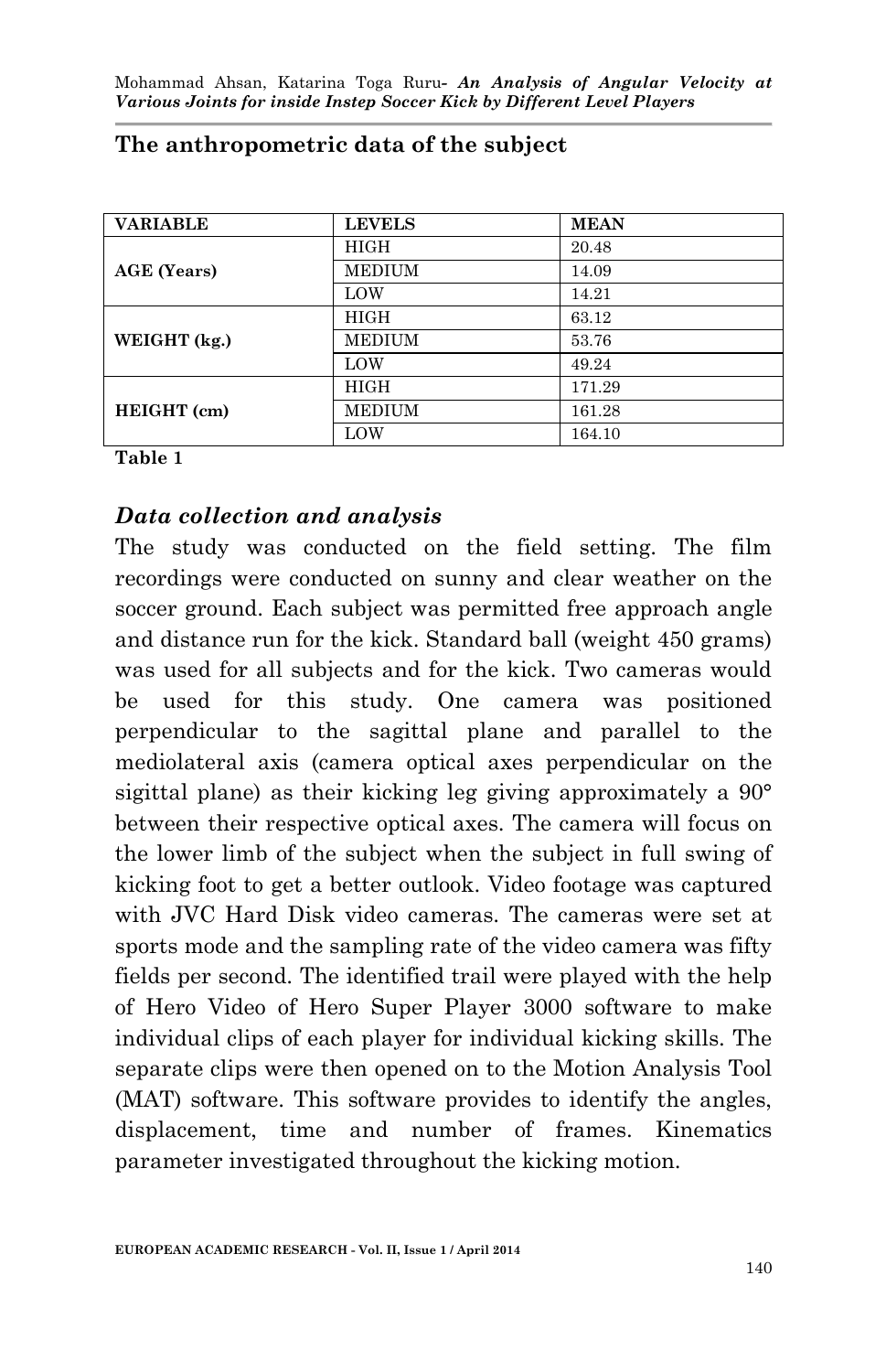## *Statistical Analysis*

SPSS Software used for to calculate Analysis of Variance (ANOVA) with Least Significant Difference (LSD) post hoc test to determine the means significant difference between different level players during inside instep soccer kicks.

# **Results**

Description of Angular Velocity at Various Joints for Different Level Players of Inside Instep Soccer Kick

|              |         | SS      | df             | MS    | $\mathbf{F}$ |
|--------------|---------|---------|----------------|-------|--------------|
| <b>ANKLE</b> | Between | 52.72   | $\overline{2}$ | 26.36 | 2.99         |
|              | Groups  |         |                |       |              |
|              | Within  | 845.12  | 96             | 8.80  |              |
|              | Groups  |         |                |       |              |
| <b>KNEE</b>  | Between | 80.59   | $\overline{2}$ | 40.29 | 3.72         |
|              | Groups  |         |                |       |              |
|              | Within  | 1038.62 | 96             | 10.82 |              |
|              | Groups  |         |                |       |              |
| <b>HIP</b>   | Between | 322.37  | $\overline{2}$ | 3.24  | 0.96         |
|              | Groups  |         |                |       |              |
|              | Within  | 328.84  | 96             | 3.36  |              |
|              | Groups  |         |                |       |              |

**Table 2 ANOVA** 

Result of ANOVA (Table-2) reveals that the calculated value of  $F = 2.99$  and 3.72 for angular velocity of ankle and knee joints respectively during soccer inside kick of different level male soccer players showed significant difference. Whereas calculated value of  $F = 0.96$  for angular velocity of hip joint showed no significant mean difference. Thus, the Least Significant Difference (LSD) has been calculated to determine the existence of significant difference amongst different level players at various joint's angular velocity during inside instep kick.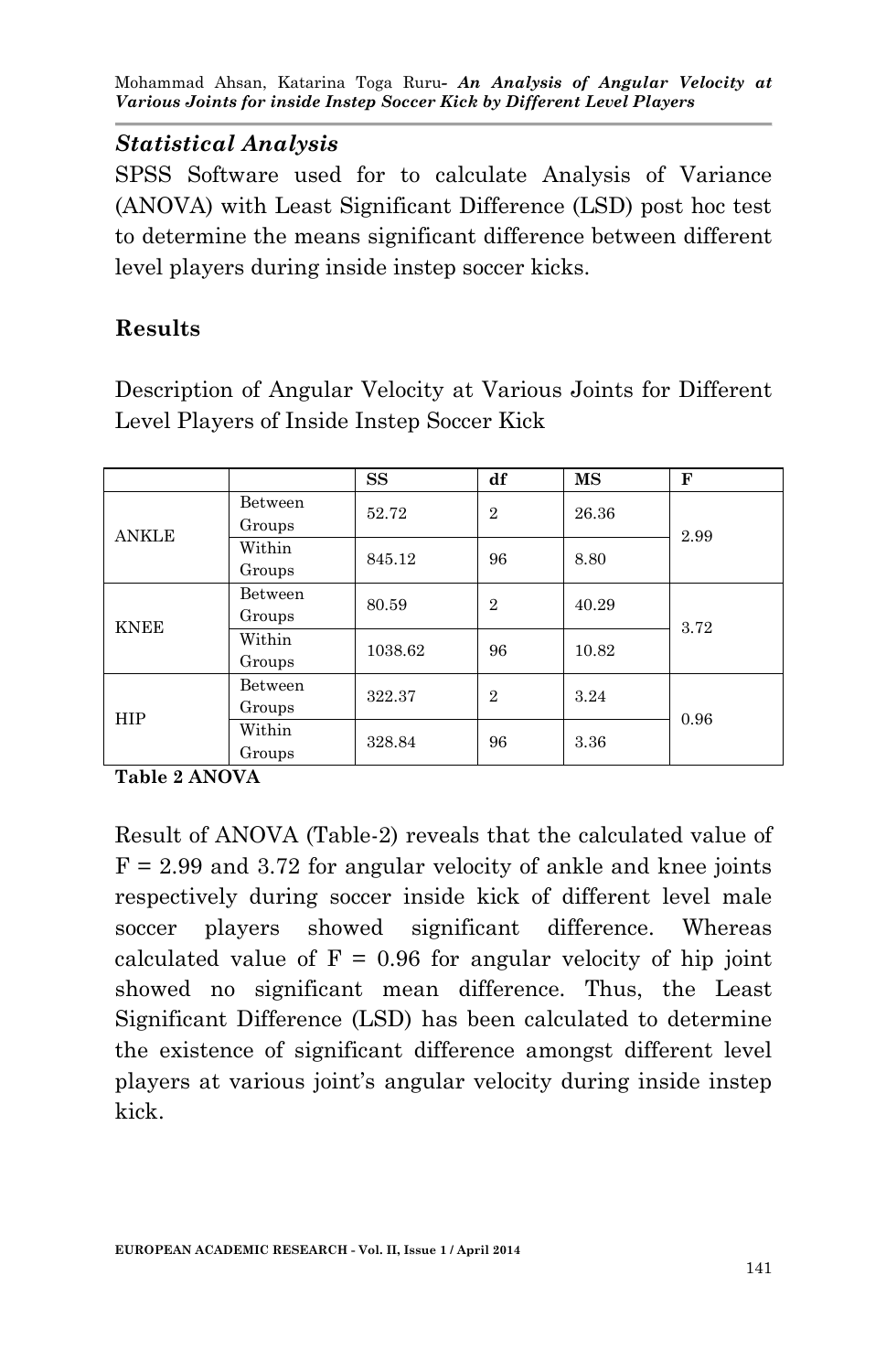| Dependent<br>variable | Levels $(I)$  | Levels $(J)$  | Difference $(I-J)$ | Sig. |
|-----------------------|---------------|---------------|--------------------|------|
| <b>ANKLE</b>          | HIGH          | <b>MEDIUM</b> | $1.61*$            | 0.03 |
|                       | <b>MEDIUM</b> | LOW           | 0.14               | 0.85 |
|                       | LOW           | <b>HIGH</b>   | $1.47*$            | 0.05 |
| <b>KNEE</b>           | HIGH          | <b>MEDIUM</b> | $1.71*$            | 0.04 |
|                       | <b>MEDIUM</b> | LOW           | 0.35               | 0.66 |
|                       | LOW           | HIGH          | $2.07*$            | 0.01 |
| <b>HIP</b>            | HIGH          | <b>MEDIUM</b> | 0.25               | 0.58 |
|                       | <b>MEDIUM</b> | LOW           | 0.37               | 0.41 |
|                       | LOW           | <b>HIGH</b>   | 0.62               | 0.17 |

#### **Table 3 Multiple Comparisons**

\* The mean difference is significant at the .05 level.

The comparisons of Least Significant Difference (LSD) for mean of angular velocity of joints during inside soccer kick has been computed and presented in Table-3. The table reveals that high and medium levels; high and low levels for ankle joints, high and medium levels; high and low levels player for knee joint showed significant mean difference. Whereas medium and low level players for ankle joint; medium and low level players for knee joint, high and medium level; medium and low level and high and low level players for hip joint showed no significant mean difference for angular velocity during inside instep soccer kick.



#### **Graph 1**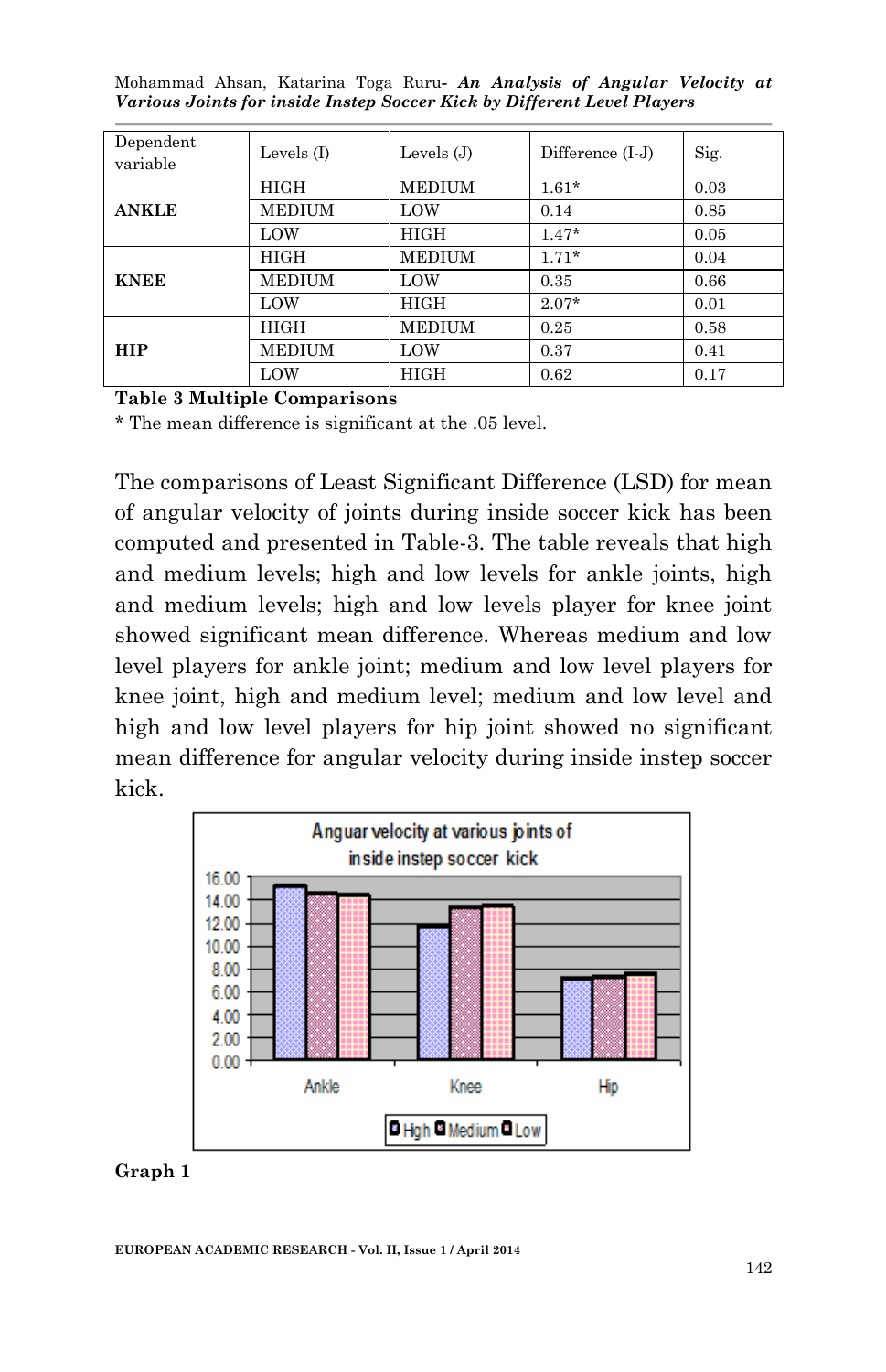# **Discussion**

The result of investigations accomplished by Kellis et al. 2004 and Nunome et al. 2006 showed that the speed of the foot before impact is the higher, foot-ball contact is shorter and speed of the ball is high. For this, the foot to ball speed ratio has been measured as an index of a useful kick. Nunome et al. (2002) show that the angular velocity of the hip increased the side-foot kick rapidly during the leg- acceleration phase, while the instep kick's angular velocity was small. The angular velocity of hip rotation was significantly greater than the side-foot kick.

Angular velocities also affect the linear velocity of the foot, which in turn affects the velocity of a ball of soccer kick, this is as a result of summation of segmental velocities (Isokawa& Lees, 1998) it also formed that when compared nondominant kicking leg with the dominant kicking leg it is found that the dominant kicking leg produce greater ball distance. The angular velocity of shank improves as the knee extends in the direction of the ball. The angular velocity of shank is the product of the moments exerted by the muscles at knee joint, linear acceleration and angular velocity of the thigh also produce the moment (Putnam 1991). Angular velocity of the knee at ball contact (13640/s) was lesser than 15400/s for the distance kicking group and the 13900/s for the small kicking group (Baker and Ball 1996).

Noland and Feeley (2001) found that the kick patterns were difference between the experience and novice payers' angular velocity for hip joints. The left foot experienced players kick exhibit a maximum (flexor) velocity of 741 degrees/second and the minimum (extensor) angular velocity was 418 degrees/second while the right foot novice player kick exhibit a maximum (flexor) angular velocity 235 degrees/second and minimum (extensor) only 286 degrees/second.

This has been stated that the shank maximal angular velocity was achieved on average 9 m/s before the foot contacted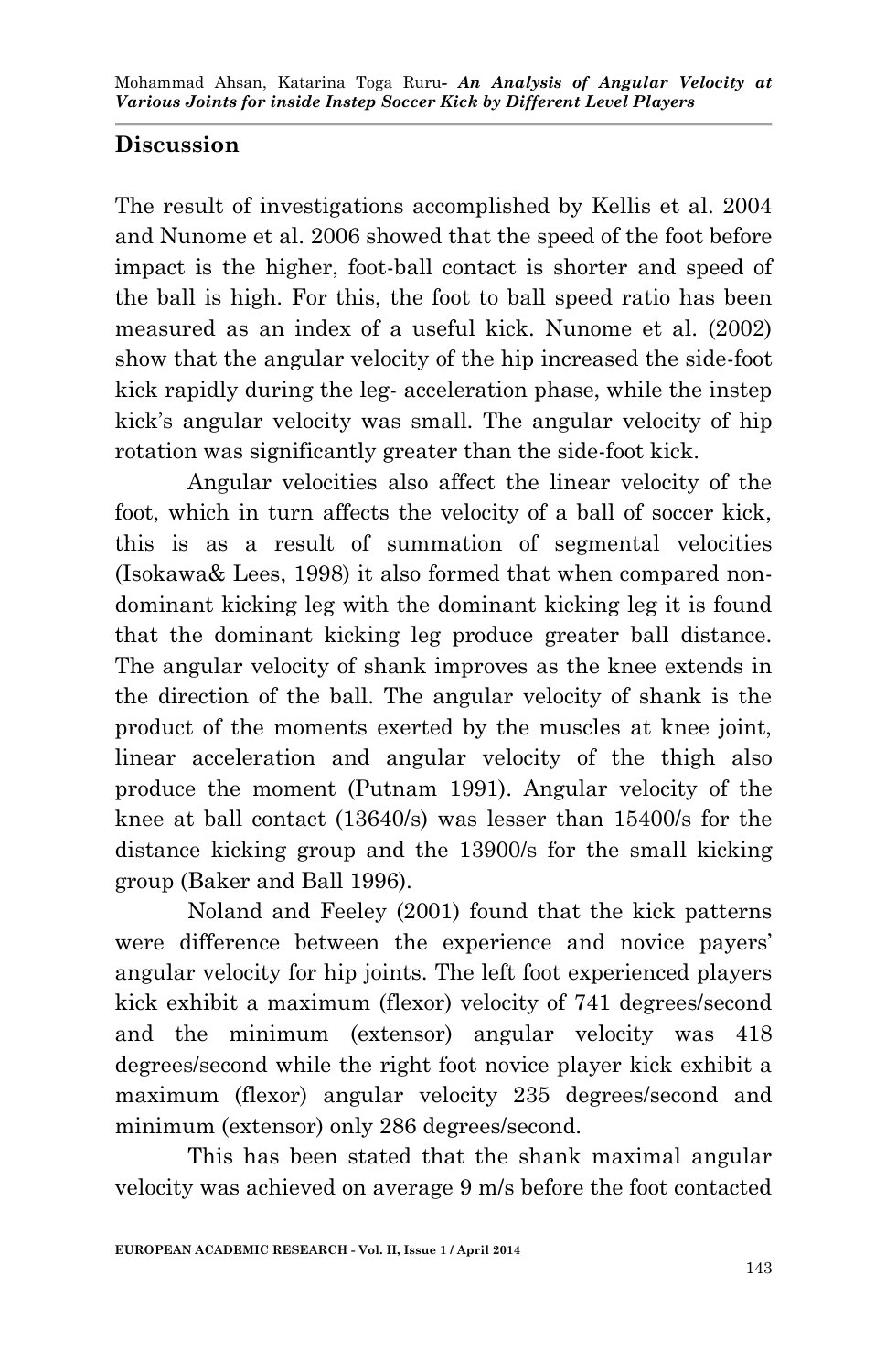with the ball (Luhtanen 1988). Velocities of ankle and toe achieved their uttermost height just before contact and from 40- 50 m/s after the highest velocity of the knee. Swing leg's time is the time from the landing of the non kicking foot until the impact with ball. The duration of times for swing phase of the kick has been recorded between .13 and .15 second. This is recommend that there are two kinds of kicking model surrounded by the instep kick: one used a lengthy backswing and had a more kicking time, the another used backswing and moved the lower leg quickly by knee extension which effect a little time of kicking (Isokawa and Lees 1988).

## **Conclusion**

The result of the study indicated for angular velocity at various joints of different level players of inside instep kick that velocity of ankle and knee joints showed significant mean difference. But, angular velocity of hip joint showed insignificant mean differences among different levels. However, high and medium level; and high and low level players for ankle and knee joint showed significant mean difference, whereas medium and low level player showed insignificant mean difference. The angular velocity of ankle and knee joints both contributes significantly in inside instep kick to cause variation in the ball velocity of all level players. But none of the joint's angular velocity significantly differed to contribute to cause variation in ball velocity.

## **BIBLIOGRAPHY:**

Apriantono, T., H. Nunome, Y. Ikegami and S. Sano. 2006. "The effect of muscle fatigue on instep kicking kinetics and kinematics in association football." *Journal of Sports Science* 24: 951-960.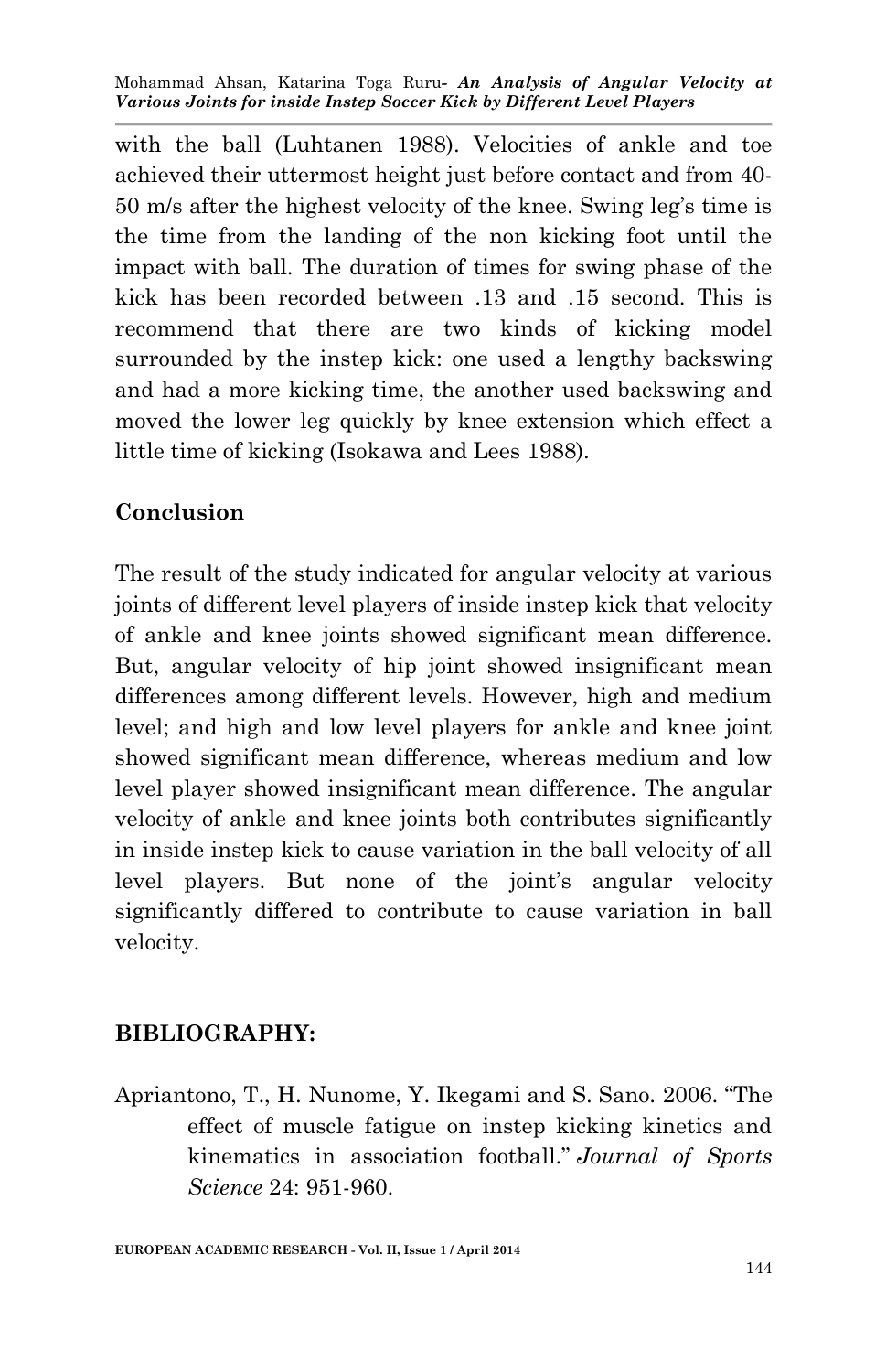- Asami, T. and V. Nolte. 1983. "Analysis of Powerful Ball Kicking." In *Biomechanics VIII-B*, edited by H. Matsui and K. Kobayashi. *Human Kinetics, Champaign*, IL., 695-700.
- Baker, J. and Ball, K. 1996. "Biomechanical considerations of the drop punt." *Technical report for the Australian Institute of Sport AFL football development squad.* Australian Institute of Sport: Canberra.
- Elliott, B. 2001. "Biomechanics of Sport." In *Better Coaching: Advanced Coaches Manual*, edited by F. Pyke, 171-180. Champaign, Illinois, USA: Human Kinetics.
- Isokawa, M. and Lees, A. 1998. "A biomechanical analysis of the instep kick motion in soccer." In *Science and Football*, edited by T. Reilly, A. Lees, K. Davids, and W.J. Murphy, 449-455. New York: E & FN Spon.
- Kellis, E., A. Katis and I. Gissis. 2004. "Knee biomechanics of the support leg in soccer kicks from three angles of approach." *Journal of Medicine Science and Sports Exercise* 36: 1017-1028.
- Kellis, E., A. Katis and I.S. Vrabas. 2006. "Effects of an intermittent exercise fatigue protocol on biomechanics of soccer kick performance." *Journal of Medicine Science and Sports Exercises* 16: 334-344.
- Lees, A. and L. Nolan. 1998. "The biomechanics of soccer: A review*.*" *Journal of Sports Science* 16: 211-234.
- Lees, A. 1996. "Biomechanics Applied to Soccer Skills." In *Science and Soccer*, edited by T. Reilly, 123-134. London: FN Spon.
- Luhtanen, P. 1988. Kinematics and kinetics of maximal instep kicking in junior soccer players. In T. Reilly, A. Lees, K. Davids and W. J. Murphy (Eds.), *Science and Football*, pp. 441-448 London; New York: E. and F. N. Spon.
- Noland, Shelley and Feeley, Jamie. 2001. "The in-step soccer kick: novice vs. experienced player." Retrived from http://www.umich.edu/~mvs330/f01/Soccer/main.html.